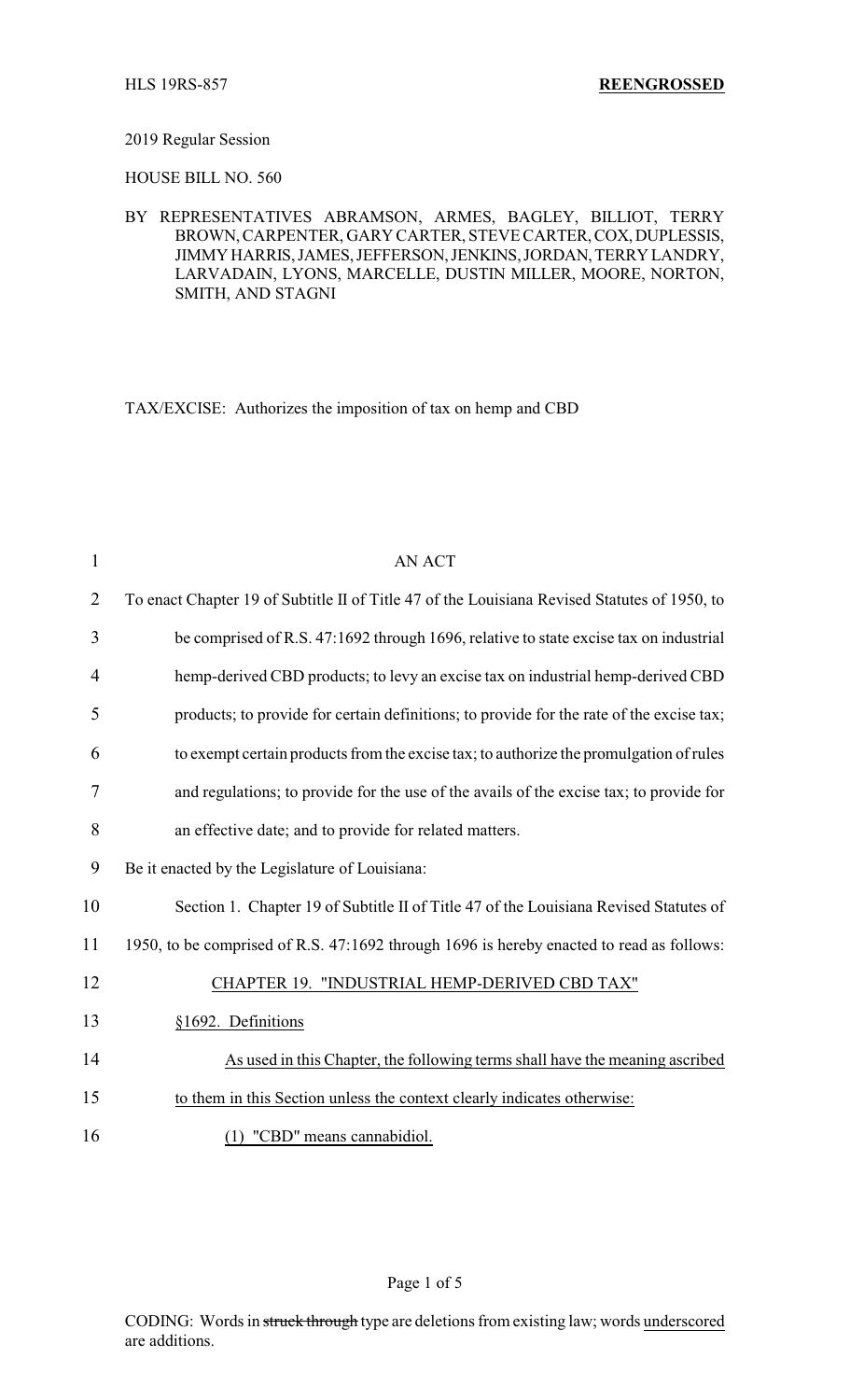| (2) Solely for purposes of the imposition of the industrial hemp-derived CBD        |
|-------------------------------------------------------------------------------------|
| tax, "consumer" means either a business entity or a person who purchases industrial |
| hemp-derived CBD products.                                                          |

| $\overline{4}$ | (3) Solely for purposes of the imposition of the industrial hemp-derived CBD              |
|----------------|-------------------------------------------------------------------------------------------|
| 5              | tax, "industrial hemp" means the plant Cannabis sativa and any part of that plant,        |
| 6              | including the seeds thereof and all derivatives, extracts, cannabinoids, isomers, acids,  |
| 7              | and salts of isomers, whether growing or not, with a delta-9<br>salts,                    |
| 8              | tetrahydrocannabinol concentration of not more than 0.3 percent on a dry weight           |
| 9              | basis, and cultivated and processed in accordance with the United States Agriculture      |
| 10             | Improvement Act of 2018, P.L. 115-334, or the plan submitted by the Louisiana             |
| 11             | Department of Agriculture and Forestry that is in compliance with the U.S.                |
| 12             | Department of Agriculture rules. Industrial hemp shall not include plants of the          |
| 13             | Genus Cannabis that meet the definition of "marijuana" as defined in R.S. 40:961.         |
| 14             | "Industrial hemp-derived CBD product" means any industrial hemp-<br>(4)                   |
| 15             | derived product that contains CBD intended for consumption or topical use.                |
| 16             | (5) Solely for purposes of the imposition of the industrial hemp-derived CBD              |
| 17             | tax,"retail sale" means the sale or transfer of industrial hemp-derived CBD products      |
| 18             | to a consumer for any purpose other than for resale and shall include all transactions    |
| 19             | as the secretary, upon investigation, finds to be in lieu of sales. Resale shall include, |
| 20             | but not be limited to, the sale of industrial hemp-derived CBD products for further       |
| 21             | processing into a product produced in accordance with R.S. 40:1046.                       |
| 22             | (6) Solely for purposes of the imposition of the industrial hemp-derived CBD              |
| 23             | tax,"retailer" means a person or entity that sells or offers for sale industrial hemp-    |
| 24             | derived CBD products to a consumer. Retailer shall also include any person or entity      |

- 25 that imports or causes to be imported from any other state industrial hemp-derived CBD products for use or consumption.
- (7) "Secretary" means the secretary of the Department of Revenue or his duly appointed representatives.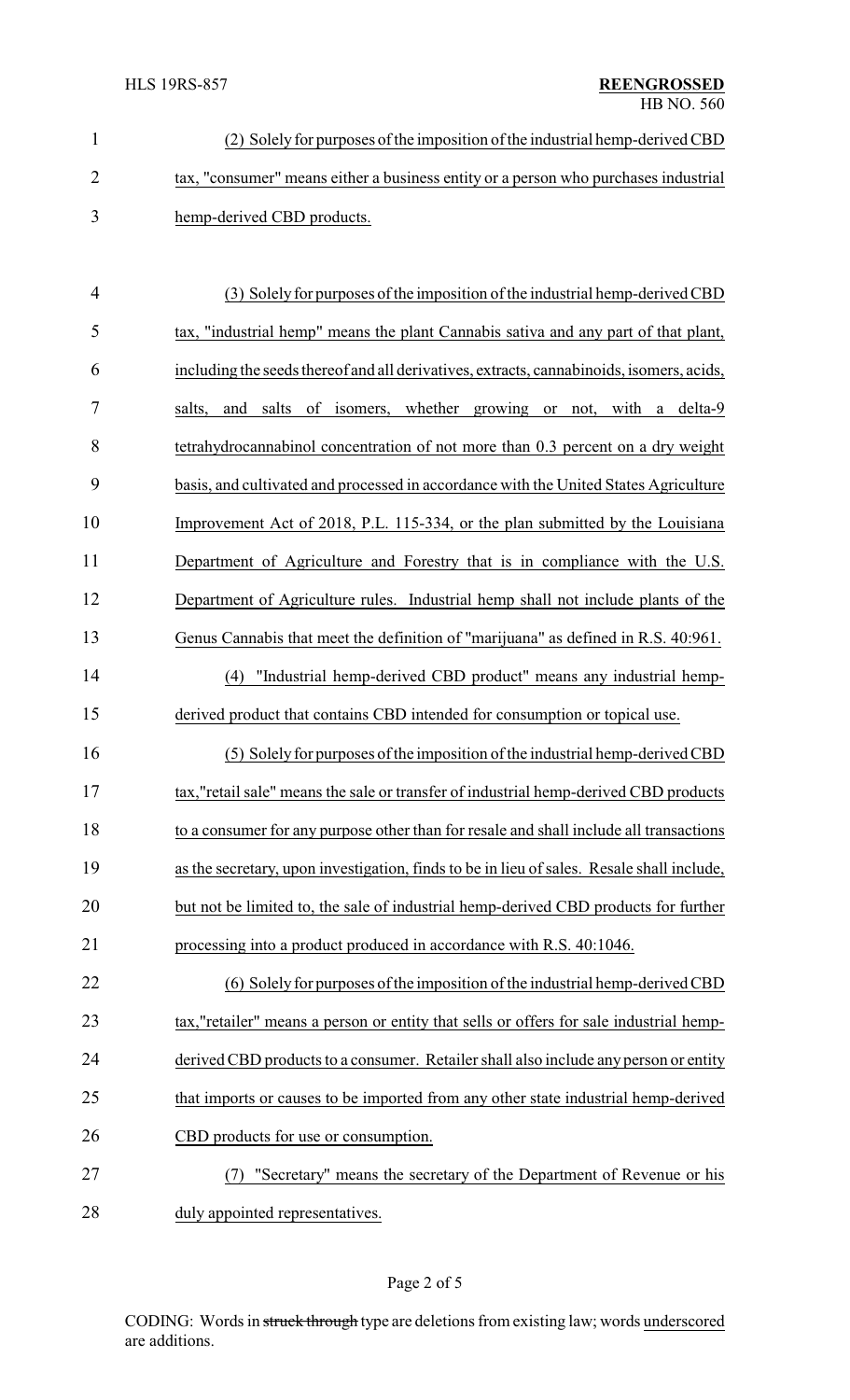| $\mathbf{1}$   | §1693. Imposition of tax                                                                |
|----------------|-----------------------------------------------------------------------------------------|
| $\overline{2}$ | A. There is hereby levied an excise tax upon each retail sale of industrial             |
| 3              | hemp-derived CBD products within the state of Louisiana. The tax levied in this         |
| 4              | Chapter shall be at the rate of three percent of the retail sales price of industrial   |
| 5              | hemp-derived CBD products. The excise tax shall be levied in addition to state and      |
| 6              | local sales and use tax or any other tax, and shall be reported monthly by the retailer |
| 7              | on forms prescribed by the secretary and paid by the retailer on or before the          |
| 8              | twentieth day of the month following the month to which the tax is applicable.          |
| 9              | B. The provisions of this Section shall not apply to any CBD product that has           |
| 10             | been approved for marketing as a prescription medication by the United States Food      |
| 11             | and Drug Administration or that is recommended for therapeutic use pursuant to R.S.     |
| 12             | 40:1046.                                                                                |
| 13             | §1694. Enforcement                                                                      |
| 14             | The secretary shall collect, supervise and enforce the collection of all taxes,         |
| 15             | penalties, interest, and other charges that may be due under the provisions of this     |
| 16             | Chapter in the same manner provided for by law under the provisions of this Subtitle.   |
| 17             | The secretary shall administer legislative mandates contained in this Subtitle. To      |
| 18             | that end the secretary is vested with all of the power and authority conferred by this  |
| 19             | Subtitle, except as conferred upon other officials.                                     |
| 20             | §1695. Rules and regulations                                                            |
| 21             | The department may promulgate rules and regulations in accordance with the              |
| 22             | Administrative Procedure Act as are necessary to implement the provisions of this       |
| 23             | Chapter.                                                                                |
| 24             | §1696. Disposition of collections                                                       |
| 25             | After satisfaction of the requirements of the Bond Security and Redemption              |
| 26             | Fund as required under Article VII, Section 9(B) of the Louisiana Constitution, the     |
| 27             | state treasurer shall deposit in and credit to the Early Childhood Education Fund the   |
| 28             | revenues collected as provided in this Chapter.                                         |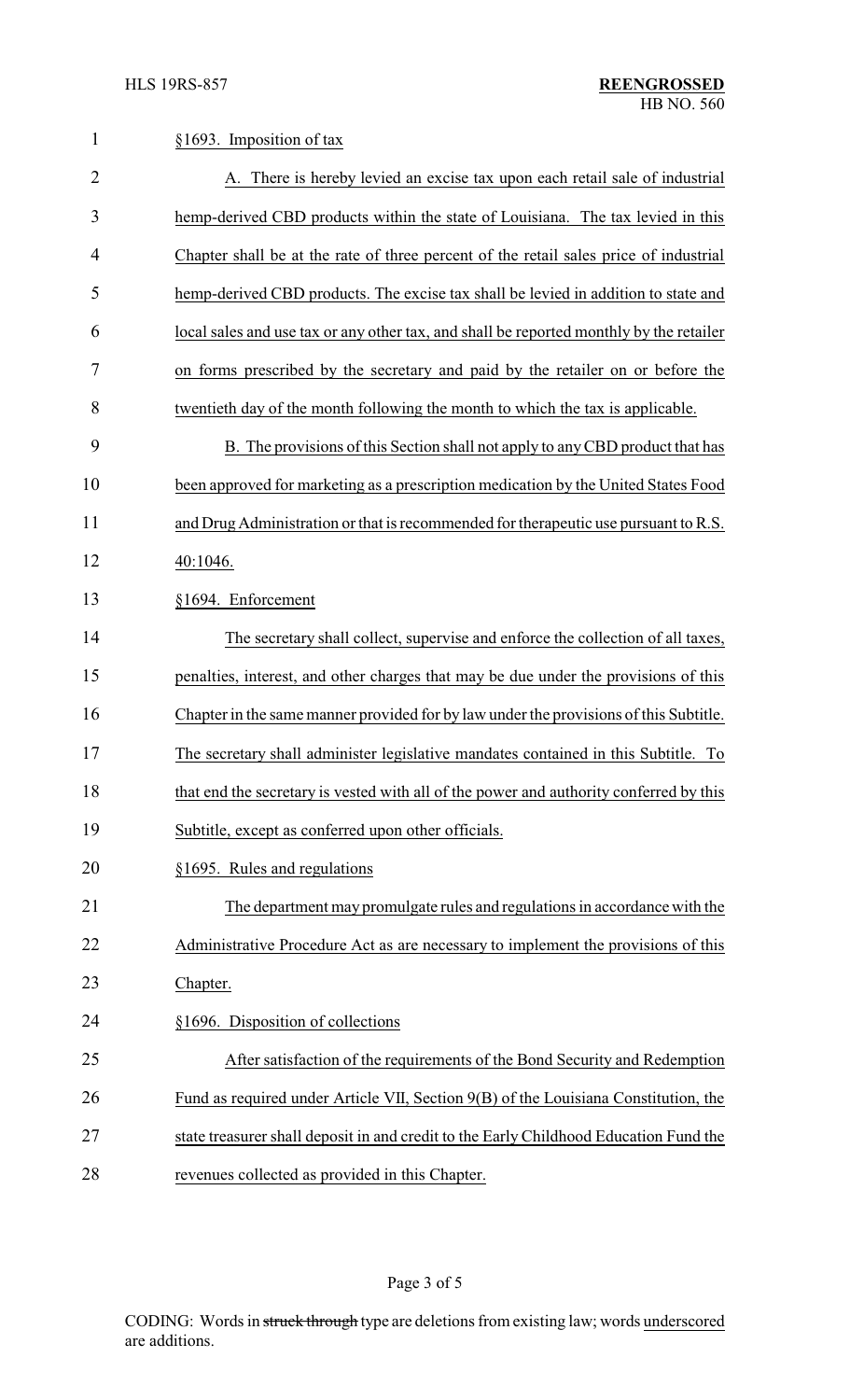- 1 Section 2. This Act shall take effect and become operative if and when the Act
- 2 which originated as House Bill No. 138 of this 2019 Regular Session of the Legislature is
- 3 enacted and becomes effective and shall be applicable for all tax periods beginning on or
- 4 after January 1, 2020.

# DIGEST

The digest printed below was prepared by House Legislative Services. It constitutes no part of the legislative instrument. The keyword, one-liner, abstract, and digest do not constitute part of the law or proof or indicia of legislative intent. [R.S. 1:13(B) and 24:177(E)]

| HB 560 Reengrossed | 2019 Regular Session | Abramson |
|--------------------|----------------------|----------|
|                    |                      |          |

**Abstract:** Authorizes the levy of an excise tax at the rate of 3% on the retail sale of industrial hemp-derived CBD products.

Present law imposes state sales and use taxes on the sale, use, lease, or rental of tangible personal property.

Proposed law retains present law and levies an excise tax on the sale of industrial hempderived CBD products by a retailer to a consumer at the rate of 3% based on the retail sales price of these products, in addition to other taxes, including state and local sales and use taxes. However, CBD products that have been approved by the U.S. Food and Drug Administration (FDA) as prescription medications or products that have been recommended for therapeutic use are excluded from the excise tax levied in proposed law.

Proposed law defines "CBD" as cannabidiol.

Proposed law defines "industrial hemp" as any part of the plant Cannabis sativa, including the seeds and all derivatives, with a delta-9-tetrahydrocannabinol concentration of not more than 0.3% on a dryweight basis and cultivated and processed in accordance with federal law or rules. Industrial hemp does not include plants that meet the definition of marijuana.

Proposed law defines an "industrial hemp-derived CBD product" as any industrial hempderived product that contains CBD and is intended for consumption or topical use.

Proposed law requires retailers to use Dept. of Revenue (DOR) prescribed forms to report the excise tax monthly and to pay the tax on or before the 20th day of the month following the month in which the tax is applicable.

Proposed law authorizes DOR to collect, supervise, and enforce the collection of taxes, penalties, and interest related to the excise tax. Further authorizes the DOR to promulgate rules and regulations to implement the provisions of proposed law.

Proposed law dedicates the avails of the excise tax levied on industrial hemp to the Early Childhood Education Fund.

Effective if and when House Bill No. 579 of this 2019 R.S. is enacted and becomes effective.

(Applicable for all tax periods beginning on or after Jan. 1, 2020.)

(Adds R.S. 47:1692 through 1696)

#### Page 4 of 5